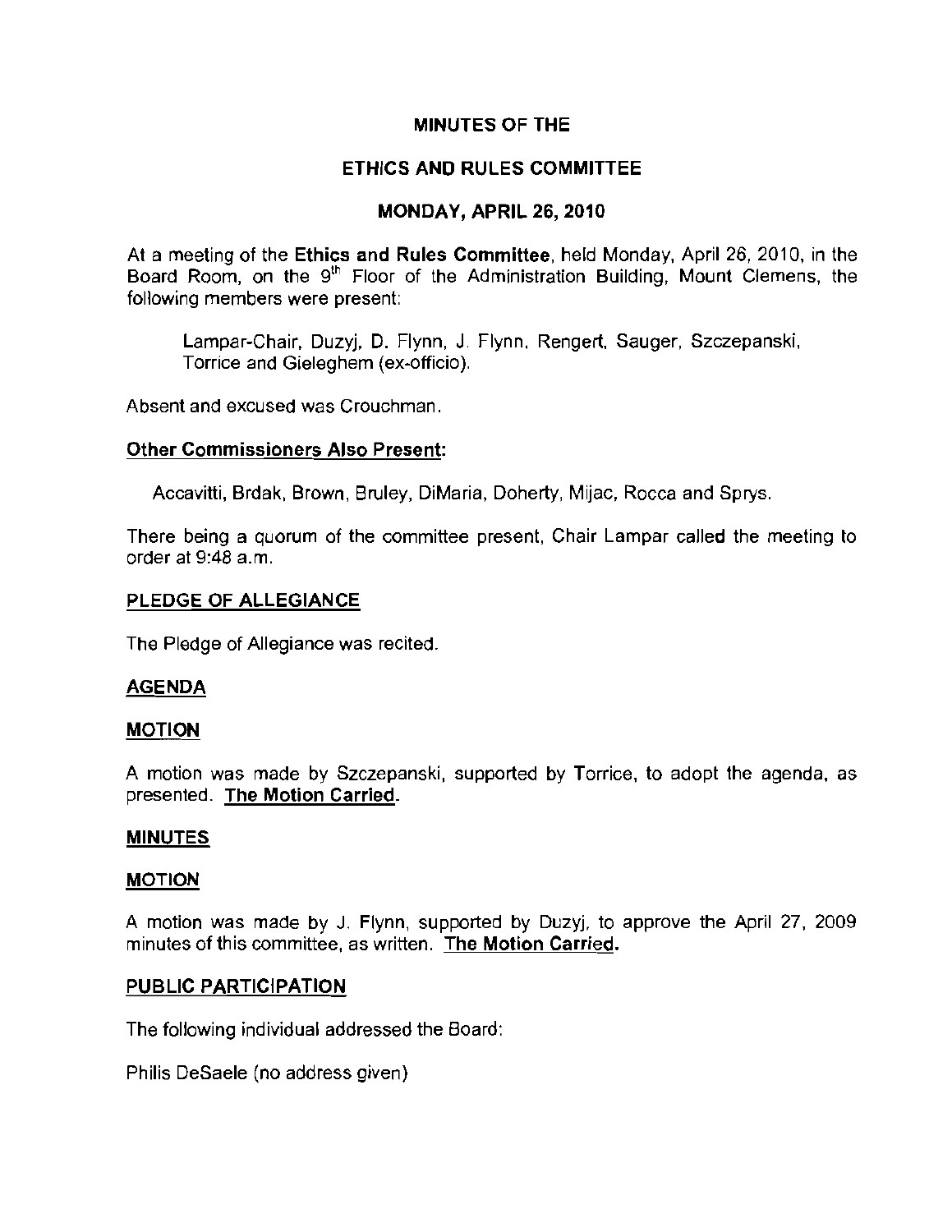## AMEND RULE IV OF THE BOARD OF COMMISSIONERS RULES BY ADDING 6. PUBLIC PARTICIPATION

#### COMMITTEE RECOMMENDATION - MOTION

A MOTION WAS MADE BY SZCZEPANSKI, SUPPORTED BY J. FLYNN, TO RECOMMEND THAT THE BOARD OF COMMISSIONERS AMEND RULE IV OF THE BOARD OF COMMISSIONERS RULES BY ADDING 6. PUBLIC PARTICIPATION, AS ATTACHED.

The following commissioners spoke: Duzyj, Gieleghem, Szczepanski, Brown, DiMaria, J. Flynn, Lampar, Rengert, Doherty. Torrice and Sauger.

### AMENDMENT

A MOTION WAS MADE BY J. FLYNN. SUPPORTED BY SAUGER. TO TABLE THIS UNTIL GUIDELINES ARE ESTABLISHED AS TO WHAT WILL HAPPEN IF THIS RULE IS VIOLATED. THE MOTION WAS DEFEATED.

The following commissioners spoke: J. Flynn, D. Flynn. Sauger and Lampar.

A ROLL CALL VOTE WAS TAKEN ON THE MAIN MOTION, AS FOLLOWS:

VOTING YES WAS SZCZEPANSKI. THERE WAS 1 "YES" VOTE.

VOTING NO WERE DUZYJ, D. FLYNN, J. FLYNN, LAMPAR, RENGERT. SAUGER AND TORRICE. THERE WERE 7 "NO" VOTES.

## THE MOTION WAS DEFEATED.

#### NEW BUSINESS

A brief discussion ensued amongst commissioners about the intent of today's agenda item, if the rule for the first public participation and if the rule for the fast public participation will be enforced, and how orderly meetings have been run.

#### PUBLIC PARTICIPATION

The following individual addressed the Board:

Philis DeSaele (no address given)